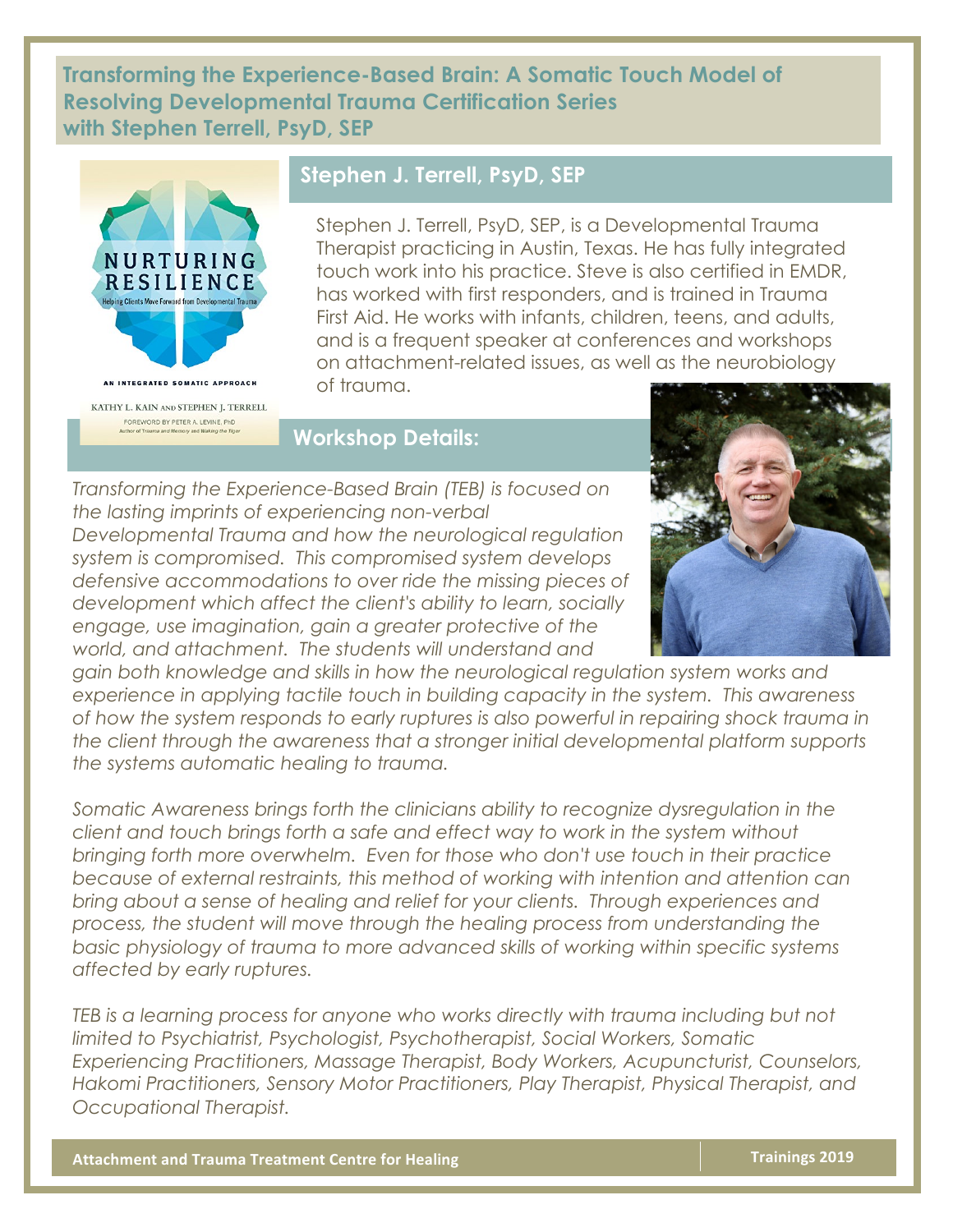## **Transforming the Experience-Based Brain: A Somatic Touch Model of Resolving Developmental Trauma Certification Series with Stephen Terrell, PsyD, SEP**

*TEB is presented through a combination of lectures, videos, and actual experience of using somatic touch as clinician, client, and observer. By adding skills each module, the student will develop a greater awareness of working directly with neurobiological ruptures in the system and the ways that these early ruptures have affected the clients.*  We will also bring into focus Maslow's work on developmental platforms and integrate it *with Porges work on Polyvagal System along with the impact Regulation on the client's ability to self regulate.*

### *Module 1: March 7-11, 2019*

- *Bio-Physiology of Trauma*
- *Creating a Safe Haven*
- *Becoming a Secure Base*
- *Understanding Proximity Maintenance*
- *Touch Guidelines*
- *Morro, Rooting, Parmer Reflex*

### *Module 2: June 6-10, 2019*

- *HPA Axis and Regulation*
- *Internal vs External Locus of Control*
- *Working in the five primary systems*
- *ATNR Reflex, Spinal Gallant Reflex and TLR Reflex*
- *Vestibular Ruptures*
- *Spinal Gallant Reflex and TLR Reflex*

#### *Module 3: August 15-19, 2019*

- *Unlocking the visceral system*
- *Working with Separation Anxiety*
- *Applying Regulation to physical syndromes*
- *Landau Reflex and STNR Reflex*

#### *Schedule*

- *9:30am 5:30pm (Friday thru Sunday and end at 4:30 on Monday)*
- **Attachment Exception Conference** *• Lunch 12:30pm - 2:00pm*

#### *Prerequisites*

*Open to all Professionals actively engaged in providing services to clients in a therapeutic or educational setting.* 

*Psychiatrist, Psychotherapist, Counselors, Marriage and Family Therapists, Social Workers, Art or Music Therapist* 

*Medical Doctor, Registered Nurse*

*Body Worker, Acupuncturist, Massage Therapist* 

*or attended Somatic Experiencing Training, Sensory Motor Training, Hakomi Training, or a Somatic Training* 

**Attachment and Trauma Treatment Centre for Healing <b>Team Communisty Communisty Communisty** Terrell 2019



#### AN INTEGRATED SOMATIC APPROACH

KATHY L. KAIN AND STEPHEN J. TERRELL

FOREWORD BY PETER A. LEVINE, PhD Author of Trauma and Memory and Waking the Tiger